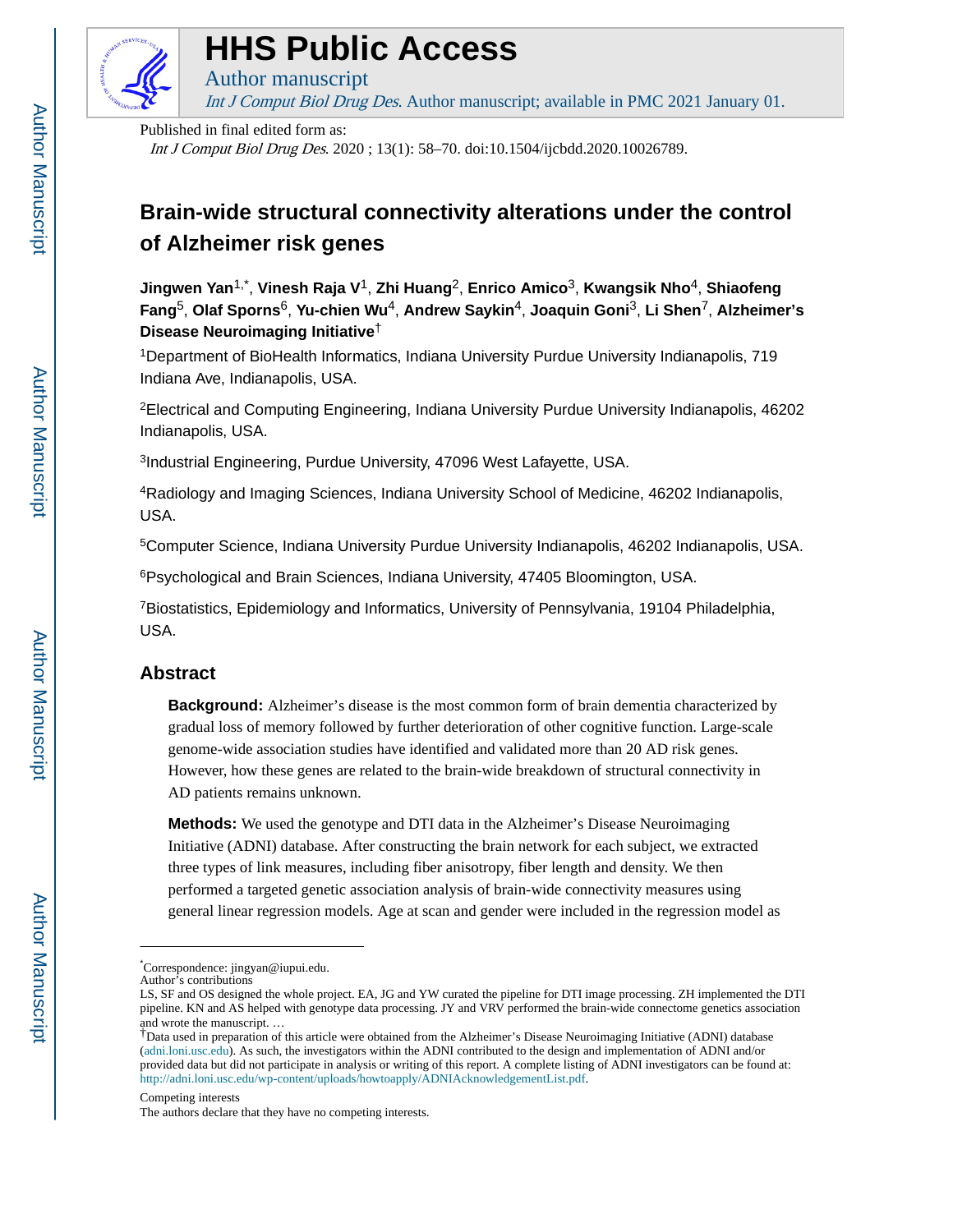covariates. For fair comparison of the genetic effect on different measures, fiber anisotropy, fiber length and density were all normalized with mean as 0 and standard deviation as one.We aim to discover the abnormal brain-wide network alterations under the control of 34 AD risk SNPs identified in previous large-scale genome-wide association studies.

**Results:** After enforcing the stringent Bonferroni correction, rs10498633 in *SLC24A4* were found to significantly associated with anisotropy, total number and length of fibers, including some connecting brain hemispheres. With a lower level of significance at 5e-6, we observed significant genetic effect of SNPs in *APOE, ABCA7, EPHA1* and *CASS4* on various brain connectivity measures.

#### **Keywords**

brain connectivity; imaging genetics association; Alzheimer's disease

# **Background**

Alzheimer's disease is the most common form of brain dementia characterized by gradual loss of memory followed by further deterioration of other cognitive function. It has become one of the leading cause of death and is still increasingly affecting the aging population nationwide[1]. Due to the lack of effective treatment, number of deaths due to Alzheimer's between 2000 and 2014 has significantly increased [1].

Neuroimaging has been a major approach to study AD which allows mapping of structural, functional and molecular AD pathology inside brain [2]. Accumulating evidence from previous studies suggests abnormal imaging patterns in AD patients, such as cortical and subcortical atrophy [3], cortical amyloid deposition[4], grey matter atrophy[5], and functional cortical disconnection [6]. Recently, there is a growing interest in structural brain connectivity captured through diffusion tensor imaging (DTI)in AD. AD patients and those in a mild stage were found to have loss of inter-hemisphere connectivities [7] and increased diffusion anisotropy [8].

On the other hand, genetic factors play an essential role in AD. Results from large-scale twin studies suggests the heritability of AD to reach 70%-80% [9, 10]. APOE is the most wellknown gene associated with increased AD risk and remains as the risk gene with the greatest known impact. Later, large-scale genome-wide association studies (GWASs) identified and validated twenty novel risk genetic loci [11, 12, 13, 14, 15, 16]. These risk variants have been recently found to differentially regulate brain amyloidosis across different disease stages [17]. However, how they exert effect on the brain-wide breakdown of structural brain connectivity has not been studied yet.

Leveraging the genotype and DTI data in the Alzheimer's Disease Neuroimaging Initiative (ADNI) [18, 19], in this paper, we perform a targeted genetic association analysis of brainwide connectivity measures to discover the brain network alterations under the control of AD risk SNPs. We focus our analysis on link level measures, including fiber anisotropy, fiber length and density. In addition, to avoid potential bias introduced in imaging processing pipeline, we repeat our imaging processing pipeline and evaluate the reliability of all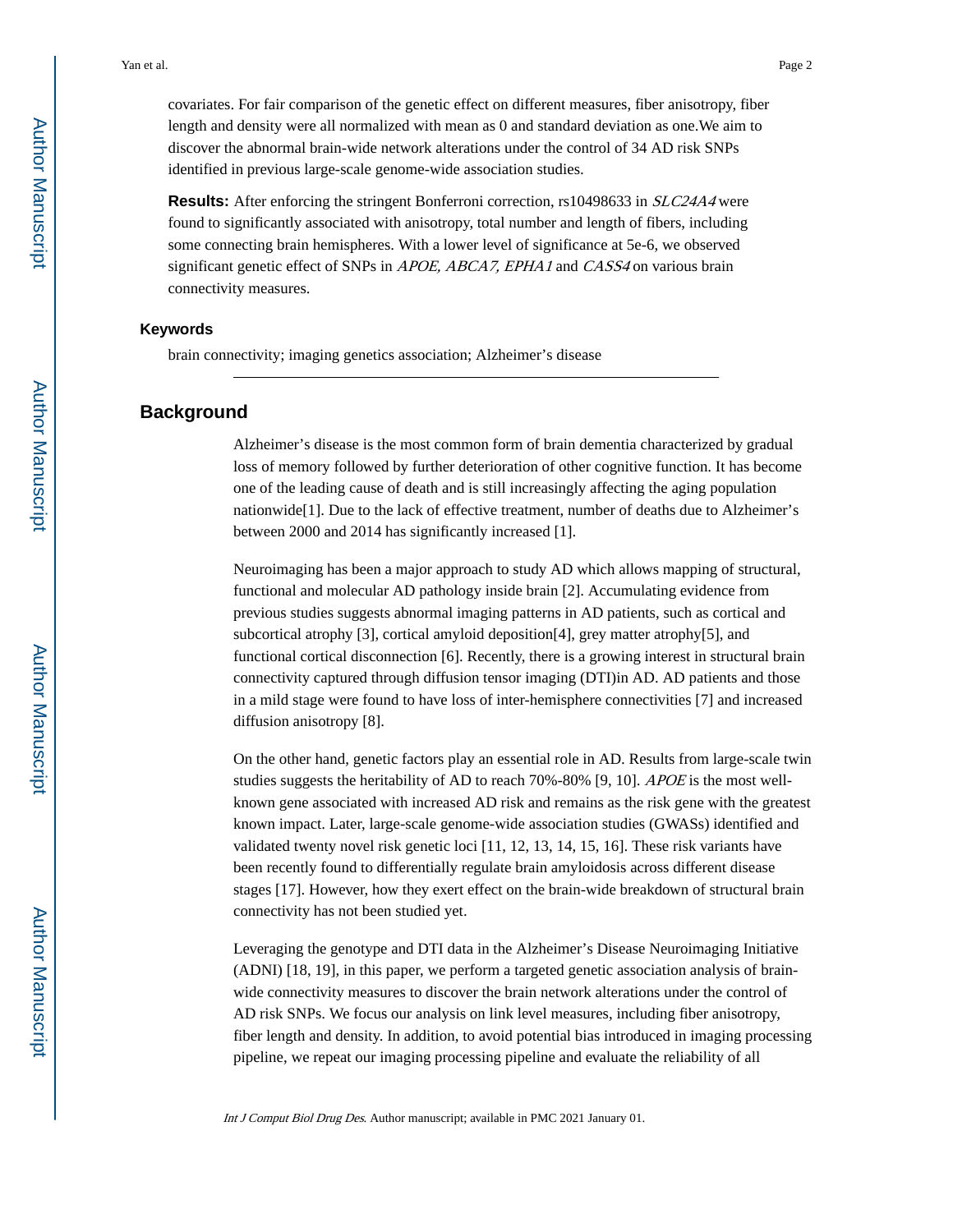connectivity measures. Only high quality measures will be considered for the further imaging genetics association analysis. Using age at scan and gender as covariates, we employ general linear regression models to investigate the association between each pair of candidate SNP and connectivity measure. After enforcing the stringent Bonferroni correction, SNPs rs10498633 in SLC24A4 were found to be significantly associated with anisotropy, total number and length of fibers including some connecting hemispheres, which is consistent with existing findings. With a lower level of significance at 5e-6, we observed significant genetic effect of SNPs in APOE, ABCA7, EPHA1 and CASS4 on various brain connectivity measures.

# **Methods**

#### **ADNI Cohort**

Data used in this study were obtained from the Alzheimer's Disease Neuroimaging Initiative (ADNI) database [19, 18]. Involving researchers from more than 50 sites in the USA and Canada, the ADNI is a multi-site study to track the progression of AD in the human brain by collecting longitudinal neuroimaging, biochemical, and genetic biological data. A key aim of the ADNI is to provide the opportunity to combine genetics with multiple types of imaging (e.g. magnetic resonance imaging (MRI) and positron emission tomography (PET)) and clinical data to help investigate mechanisms of the disease. For up-to-date information, see [www.adni-info.org.](http://www.adni-info.org/) For the proposed brain-wide connectomics genetics association analysis, we downloaded the structural MRI (sMRI) scans, DTI scans, GWAS genotype and demographic data from the ADNI website. Written informed consent was obtained at the time of enrollment and/or genetic sample collection and protocols were approved by each participating study and sites' Institutional Review Board.

#### **Brain Connectivity Measures**

The DTI data was first denoised and corrected for motion and distortion using the approach described in a previous study [20]. Tractography was performed in Camino [21] based on white matter fiber orientation distribution function (ODF). Streamlines were modeled with a multi-tensor modeling approach, where voxels will fit up to two fiber orientations. Second, the sMRI images were registered to the b0 volume of DTI data using the FNIRT toolbox [22] and 278 brain regions of interest (ROIs) were extracted following [23]. The final networks between 278 brain ROIs were constructed using fibers going through white matter and connecting ROIs. In this project, we focus on the link level measures and calculated the fiber anisotropy (FA), length of fibers (LOF) and number of the fibers (NOF) connecting each pair of ROIs. Considering that the number of fibers are partially dependent on the surface area of their connected ROIs, we derived a new measure, the fiber density (FD), for the following association analysis, which is the fraction between number of fibers and the average surface of grey-matter regions  $i$  and  $j$ .

#### **Reliability Test**

To avoid potential bias introduced in imaging processing pipeline, We further evaluated the reliability of all brain connectivity measures. Since each subject only have one DTI scan in ADNI, we repeated our imaging processing pipeline three times and quantified the reliability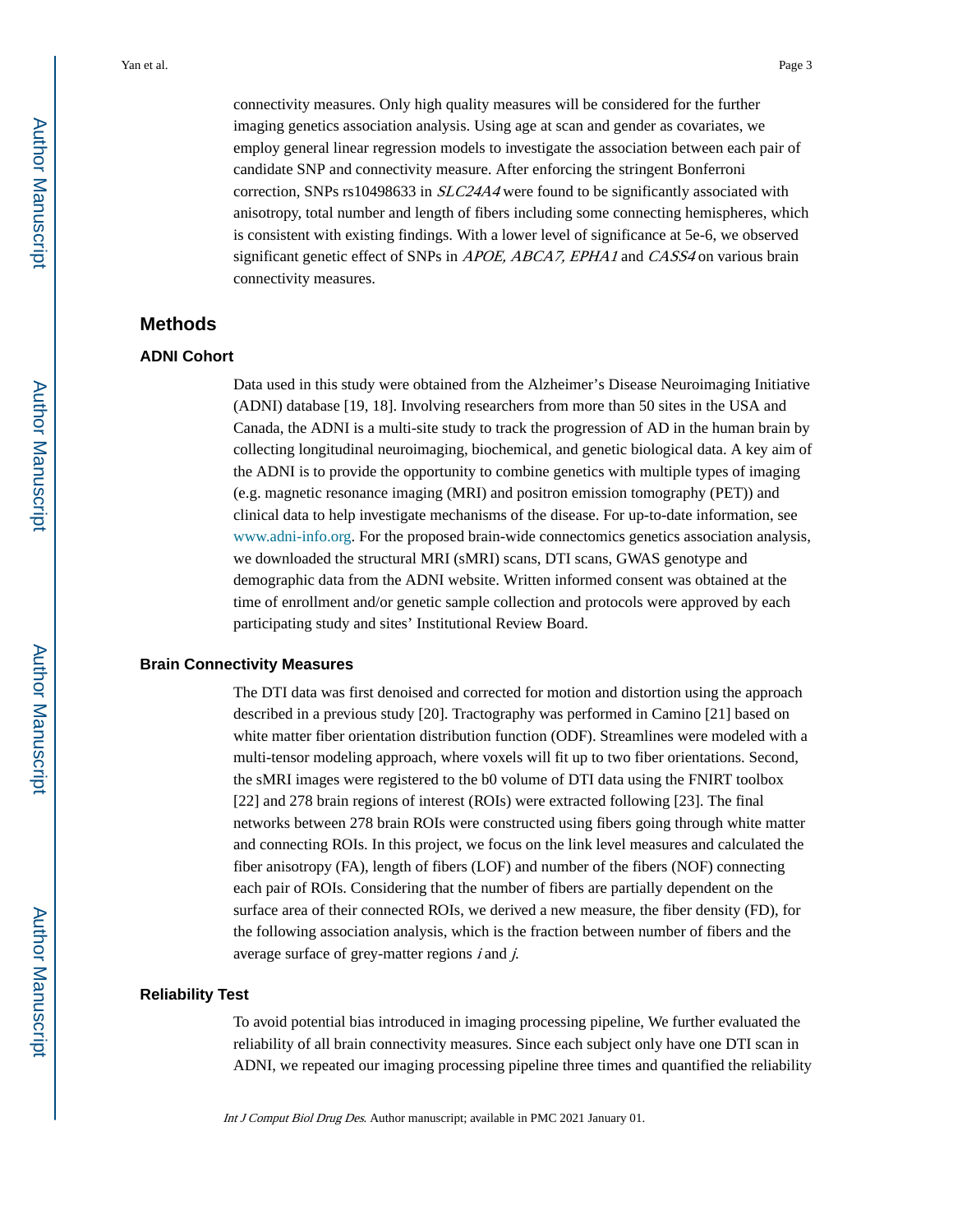of FA, FD and LOF measures by calculating their intraclass correlation coefficients (ICC) across three runs.

#### **Genotype Data**

Genotyping was performed using the Illumina HumanOmni Express BeadChip for all participants included. We first performed standard sample and SNP quality control procedures as described previously [24]. The un-genotyped SNPs were imputed using MACH and minimac in a two-stage procedure following a previous study [25]. The pilot 1 data of the 1000 Genomes Project were used as a reference panels for inferring missing genotypes. Minimac produced the posterior probabilities of the imputed genotypes at ungenotyped marker loci for each individual. To assure the quality of imputation, an  $r^2$  value equal to 0.30 was imposed as the threshold to filter the imputed genotypes. In this project, since we are particularly interested in the brain network alterations under the control of AD, rs429358 in APOE and 33 AD risk SNPs used in [17] were included for the association analysis (Table.1).

#### **Brain Connectomics Genetics Association**

We performed a targeted genetic association analysis of brain-wide connectivity measures by employing a general linear model (GLM) approach in R. GLMs were developed using age at scan and gender as independent variables. For fair comparison of genetic effect on different measures, FA, LOF and FD measures were normalized to have zero mean and standard deviation as one. Following analysis of brain connectivity to examine the association between candidate SNPs and brainwide connectivity measures, correction for multiple comparisons was enforced using the Bonferroni correction method at a 0.05 level of significance. We also examined the associations showing trend-level significance  $(uncorrected p 5e-6).$ 

# **Results**

## **Subject**

All the subjects included in this study are participants from the ADNI-2 and ADNI-GO stages. Among all 273 subjects with DTI scans, 214 of them without missing values in sMRI scans, genotype of 34 risk SNPs and demographic information were kept for the association analysis. In total, the study population is consisted of 34 healthy controls (HC), 26 individuals with subjective memory complain (SMC), 59 individuals with early mild cognitive impairment (EMCI), 23 individuals with late MCI (LMCI) and 36 individuals with AD. Shown in Table. 2 is the detailed demographic information for all 214 subjects.

#### **Reliability Test**

Among all brain connectivity measures, including FA, LOF and FD, about one third of the measures show inconsistency across three runs with ICC smaller than 0.9. More specifically, 26886 out of 38503 FA measures (69.83%) passed the reliability test with ICC greater than 0.9 [26]. For LOF and FD measures, there are 25644 (66.6%) and 29791 (77.37%) passing the same threshold. Shown in Figure. 1 is the ICC distribution for FA, LOF and FD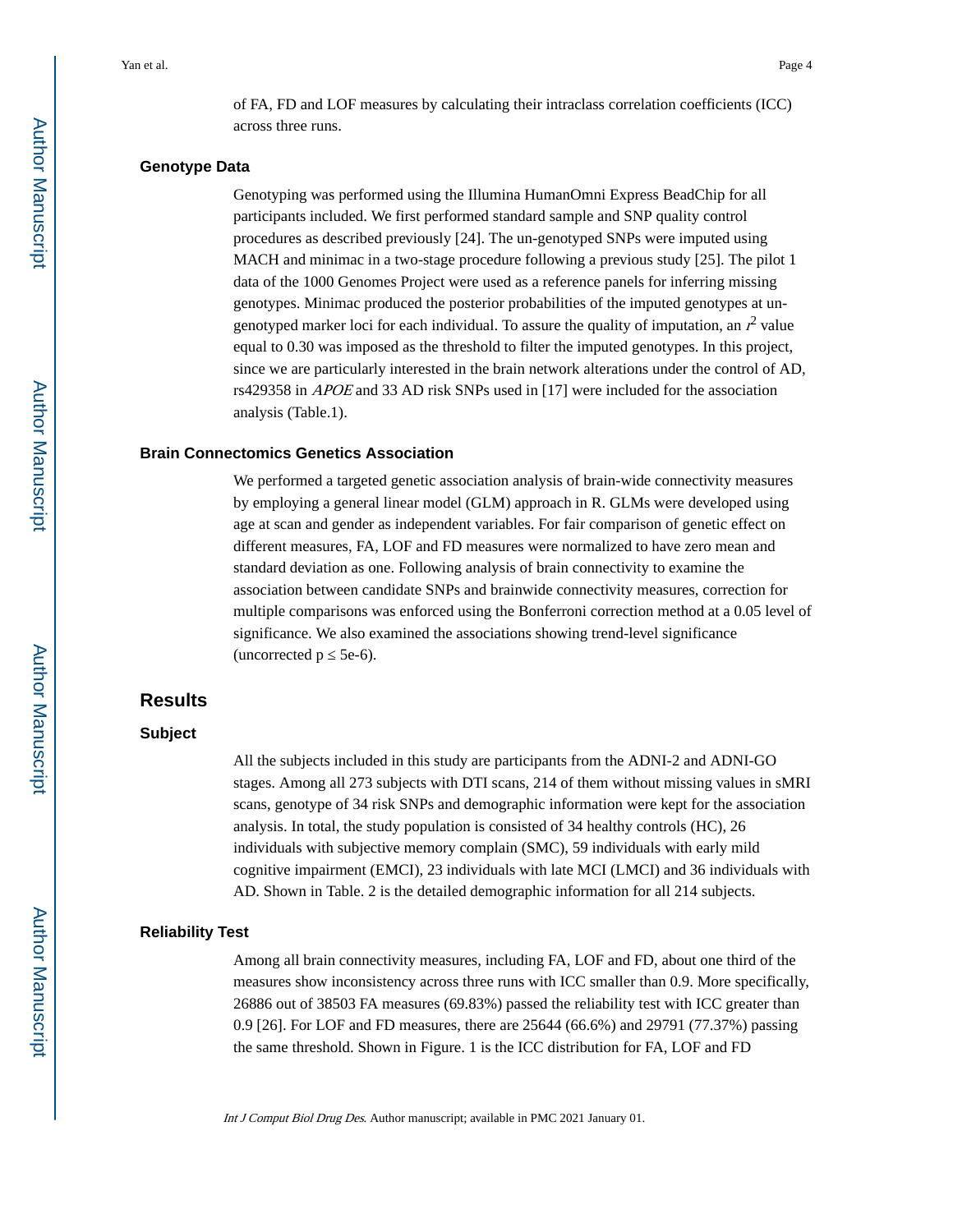respectively. In this paper, we only included those measures with excellent reliability (ICC 0.9) for further analysis.

#### **Genetic effect of AD risk genes on connectivity measures**

We identified several significant association between 34 AD risk loci and three types of connectivity measures with excellent reliability (Table. 3). For better interpretation of results, we mapped 278 brain ROIs to Yeo parcellation with seven groups (3rd and 4th columns in Table. 3), including Visual (VIS), Somato-Motor (SM), Dorsal Attention (DA), Ventral Attention (VA), Limbic system (L), Fronto-Parietal (FP), and Default Mode Network (DMN). Shown in Figure. 2(a) is the brain map of Yeo atlas we used in MNI 152 space. We also added subcortical regions (SUBC) and cerebellum (CER) to complement Yeo atlas using the strategy previously described in [27].

For FA measure, after enforcing the stringent Bonferroni correction based on the total number of FA measures and risk SNPs, the genetic effect of rs10498633 in *SLC24A4* achieved brain-wide significance and showed association with the anisotropy of fibers connecting Ventral Attention and Subcortical, Ventral Attention and Cerebellum, and within Default Mode Network respectively. rs10498633 in SLC24A4 is also found to be significantly associated with the length and density of fibers connecting Cerebellum and Somato-Motor, Ventral Attention and Cerebellum, Ventral Attention and Subcortical, and within Default Mode Network etc. After lowering the level of significance to 5e-6 (uncorrected), other SNPs such as rs11771145 and rs10498633 are found to be nominally associated with the fibers connecting Cerebellum and Somato-Motor, Dorsal Attention and Somato-Motor respectively. In addition, rs17125944 in FERMT2 is associated with the internal connectivity anisotropy inside Default Mode Network with a nominal significance. rs429358 in top AD risk gene *APOE* only shows nominal significance of association with the density of fibers between Subcortical and Cerebellum.

Shown in the top panel of Figure. 2(b) is the heatmap of association results between rs10498633 and three types of connectivity measures. Each row and column were reordered based on Yeo atlas. The bottom panel is the corresponding brain connectivity map showing only links with ICC  $\,$  0.9 and uncorrected p *leq* 5e-6. Links in the bottom panel are corresponding to the dots in the top panel. Different node colors in the brain connectivity map indicate the Yeo group information of each ROI. Among all the fibers affected by those risk genes, we observed that some of them associated with rs10498633 connect two hemispheres. This is consistent with previous findings that AD patients show loss of interhemispheric connectivity. Figure. 2(c)-(e) are example brain maps of three associations with nominal significance.

# **Discussion**

To the best of our knowledge, this is the first comprehensive analysis to test the association of the top AD risk variants with brain connectivity measures. By performing a targeted genetic association of brain-wide connectivity, we were able to replicate the previous findings such as abnormal inter-hemispheric connectivity patterns and fiber anisotropy in AD. rs10498633 in SLC24A4 consistently shows significant genetic effect on all three type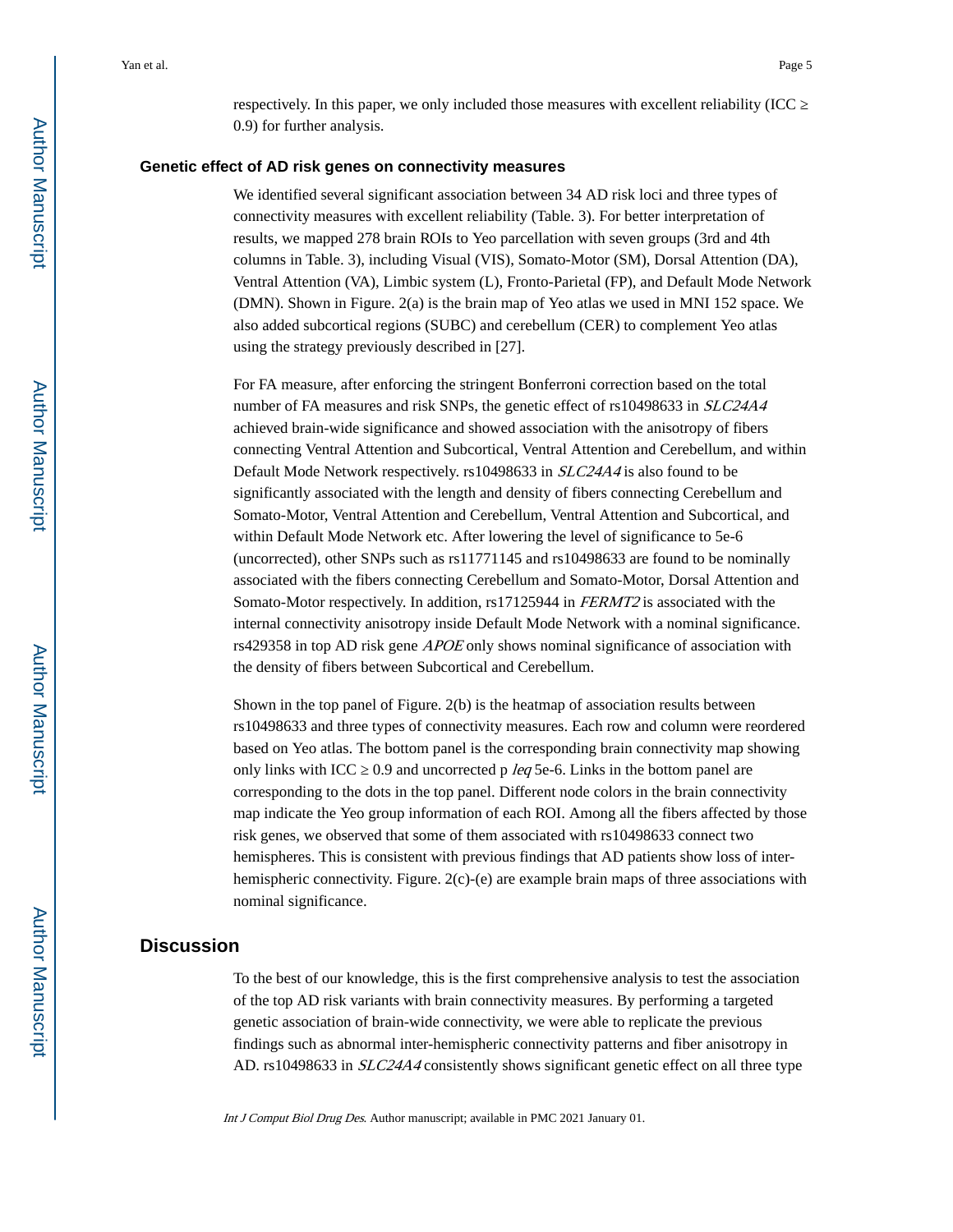of brain connectivity measures, including some inter-hemispheric connectivity which is a known abnormal pattern in AD patients.

SLC24A4 encodes a member of the potassium-dependent sodium/calcium exchanger protein family. It has been previously reported to have significant association with gray matter density and brain metabolism [28]. According to the Allen Human Brain Atlas (AHBA) [\(www.brain-map.org\)](http://www.brain-map.org/), SLC24A4 is highly expressed in part of the cerebellum and some subcortical regions, including Amygdala, Puta-men, etc. Results of a large-scale eQTL analysis [\(www.braineac.org](http://www.braineac.org/)) show that rs10498633 is an eQTL in Thalamas, Putamen and white matter. Taken together, these evidence gives strong support to our connectomicsgenetics findings. It also suggests potential role of rs10498633 in regulating the brain connectivity by mediating the expression of certain genes including SLC24A4.

# **Conclusion**

We performed a targeted genetic association analysis of brain-wide connectivity measures to investigate the effect of AD risk genes on brain networks. We identified several significant genetics-connectomics associations. Particularly, rs10498633 in SLC24A4 shows significant genetic effect on the anisotropy, length and density of fibers, some of which connect two hemispheres. Since rs10498633 is an eQTL locus in multiple brain regions, the regulation role of rs10498633 in brain network may be achieved by mediating the expression of certain genes including SLC24A4.

# **Acknowledgements**

This research was supported by NIH grants R01 AG053993, R01 EB022574, R01 LM011360, R01MH108467, R01 AG019771, P30 AG010133 and K01 AG049050. This project was also funded, in part, with support from the Indiana Clinical and Translational Sciences Institute funded, in part by Grant Number UL1TR001108 from the National Institutes of Health, National Center for Advancing Translational Sciences, Clinical and Translational Sciences Award.

# **References**

- 1. Association A, et al.: 2017 alzheimer's disease facts and figures. Alzheimer's & Dementia 13(4), 325–373 (2017)
- 2. Teipel S, Drzezga A, Grothe MJ, Barthel H, Chételat G, Schuff N, Skudlarski P, Cavedo E, Frisoni GB, Hoffmann W, et al.: Multimodal imaging in alzheimer's disease: validity and usefulness for early detection. The Lancet Neurology 14(10), 1037–1053 (2015) [PubMed: 26318837]
- 3. Fox NC, Schott JM: Imaging cerebral atrophy: normal ageing to alzheimer's disease. The Lancet 363(9406), 392–394 (2004)
- 4. Villemagne VL, Ong K, Mulligan RS, Holl G, Pejoska S, Jones G, O'Keefe G, Ackerman U, Tochon-Danguy H, Chan JG, et al.: Amyloid imaging with 18f-florbetaben in alzheimer disease and other dementias. Journal of Nuclear Medicine 52(8), 1210–1217 (2011) [PubMed: 21764791]
- 5. Thompson PM, Hayashi KM, De Zubicaray G, Janke AL, Rose SE, Semple J, Herman D, Hong MS, Dittmer SS, Doddrell DM, et al.: Dynamics of gray matter loss in alzheimer's disease. Journal of neuroscience 23(3), 994–1005 (2003) [PubMed: 12574429]
- 6. Pievani M, de Haan W, Wu T, Seeley WW, Frisoni GB: Functional network disruption in the degenerative dementias. The Lancet Neurology 10(9), 829–843 (2011) [PubMed: 21778116]
- 7. Wang Z, Wang J, Zhang H, Mchugh R, Sun X, Li K, Yang QX: Interhemispheric functional and structural disconnection in alzheimer's disease: a combined resting-state fmri and dti study. PLoS One 10(5), 0126310 (2015)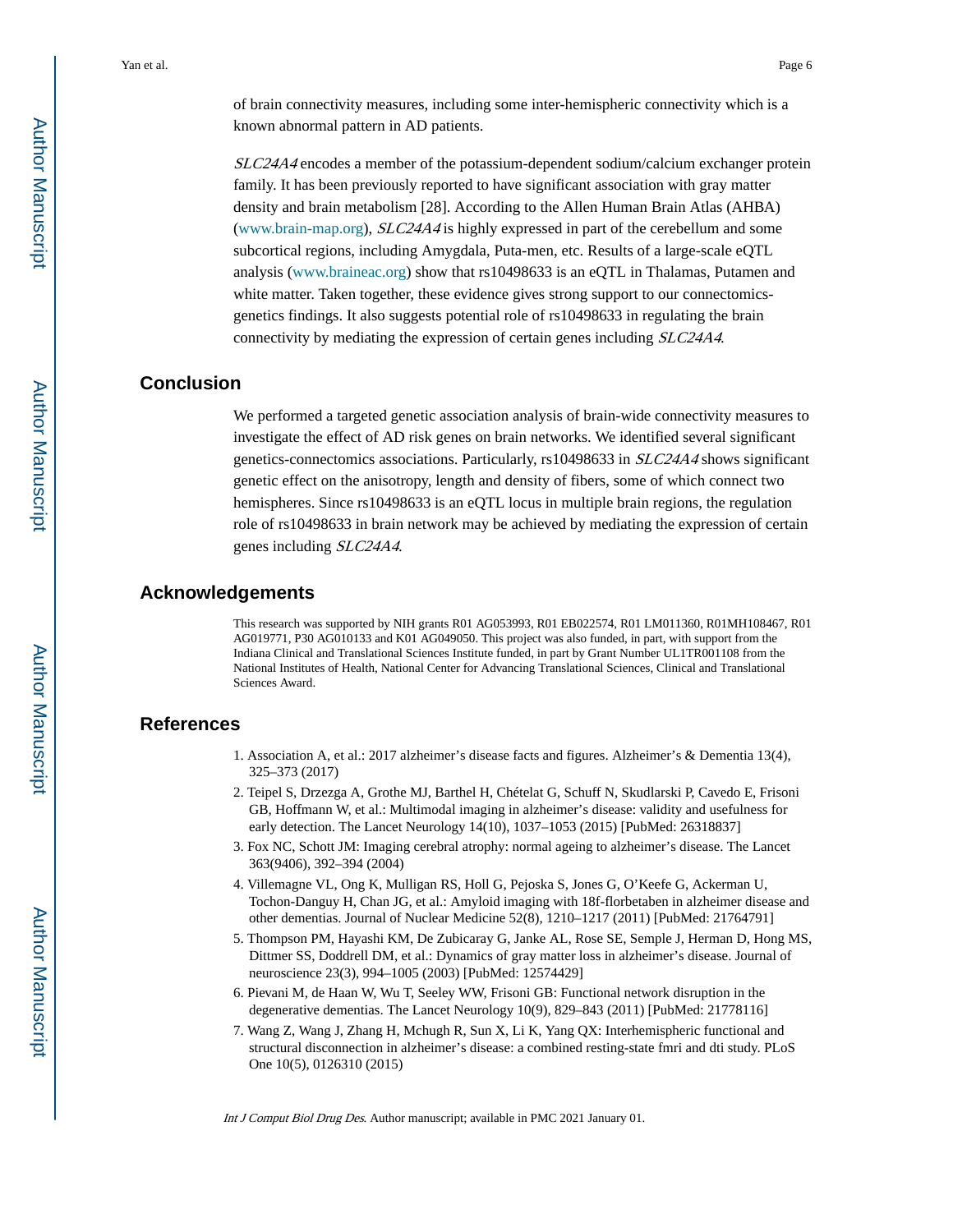- 8. Douaud G, Jbabdi S, Behrens TE, Menke RA, Gass A, Monsch AU, Rao A, Whitcher B, Kindlmann G, Matthews PM, et al.: Dti measures in crossing-fibre areas: increased diffusion anisotropy reveals early white matter alteration in mci and mild alzheimer's disease. Neuroimage 55(3), 880–890 (2011) [PubMed: 21182970]
- 9. Wingo TS, Lah JJ, Levey AI, Cutler DJ: Autosomal recessive causes likely in early-onset alzheimer disease. Archives of neurology 69(1), 59–64 (2012) [PubMed: 21911656]
- 10. Sleegers K, Lambert J-C, Bertram L, Cruts M, Amouyel P, Van Broeckhoven C: The pursuit of susceptibility genes for alzheimer's disease: progress and prospects. Trends in Genetics 26(2), 84– 93 (2010) [PubMed: 20080314]
- 11. Lambert J-C, Ibrahim-Verbaas CA, Harold D, Naj AC, Sims R, Bellenguez C, Jun G, DeStefano AL, Bis JC, Beecham GW, et al.: Meta-analysis of 74,046 individuals identifies 11 new susceptibility loci for alzheimer's disease. Nature genetics 45(12), 1452 (2013) [PubMed: 24162737]
- 12. Hollingworth P, Harold D, Sims R, Gerrish A, Lambert J-C, Carrasquillo MM, Abraham R, Hamshere ML, Pahwa JS, Moskvina V, et al.: Common variants at abca7, ms4a6a/ms4a4e, epha1, cd33 and cd2ap are associated with alzheimer's disease. Nature genetics 43(5), 429 (2011) [PubMed: 21460840]
- 13. Lambert JC, Heath S, Even G, Campion D, Sleegers K, Hiltunen M, Combarros O, Zelenika D, Bullido MJ, Tavernier B, Letenneur L, Bettens K, Berr C, Pasquier F, Fievet N, Barberger-Gateau P, Engelborghs S, De Deyn P, Mateo I, Franck A, Helisalmi S, Porcellini E, Hanon O, de Pancorbo MM, Lendon C, Dufouil C, Jaillard C, Leveillard T, Alvarez V, Bosco P, Mancuso M, Panza F, Nacmias B, Bossu P, Piccardi P, Annoni G, Seripa D, Galimberti D, Hannequin D, Licastro F, Soininen H, Ritchie K, Blanche H, Dartigues JF, Tzourio C, Gut I, Van Broeckhoven C, Alperovitch A, Lathrop M, Amouyel P: Genome-wide association study identifies variants at clu and cr1 associated with alzheimer's disease. Nat Genet (2009)
- 14. Harold D, Abraham R, Hollingworth P, Sims R, Gerrish A, Hamshere ML, Pahwa JS, Moskvina V, Dowzell K, Williams A, Jones N, Thomas C, Stretton A, Morgan AR, Lovestone S, Powell J, Proitsi P, Lupton MK, Brayne C, Rubinsztein DC, Gill M, Lawlor B, Lynch A, Morgan K, Brown KS, Passmore PA, Craig D, McGuinness B, Todd S, Holmes C, Mann D, Smith AD, Love S, Kehoe PG, Hardy J, Mead S, Fox N, Rossor M, Collinge J, Maier W, Jessen F, Schurmann B, van den Bussche H, Heuser I, Kornhuber J, Wiltfang J, Dichgans M, Frolich L, Hampel H, Hull M, Rujescu D, Goate AM, Kauwe JS, Cruchaga C, Nowotny P, Morris JC, Mayo K, Sleegers K, Bettens K, Engelborghs S, De Deyn PP, Van Broeckhoven C, Livingston G, Bass NJ, Gurling H, McQuillin A, Gwilliam R, Deloukas P, Al-Chalabi A, Shaw CE, Tsolaki M, Singleton AB, Guerreiro R, Muhleisen TW, Nothen MM, Moebus S, Jockel KH, Klopp N, Wichmann HE, Carrasquillo MM, Pankratz VS, Younkin SG, Holmans PA, O'Donovan M, Owen MJ, Williams J: Genome-wide association study identifies variants at clu and picalm associated with alzheimer's disease. Nat Genet (2009)
- 15. Naj AC, Jun G, Beecham GW, Wang L-S, Vardarajan BN, Buros J, Gallins PJ, Buxbaum JD, Jarvik GP, Crane PK, et al.: Common variants at ms4a4/ms4a6e, cd2ap, cd33 and epha1 are associated with late-onset alzheimer's disease. Nature genetics 43(5), 436 (2011) [PubMed: 21460841]
- 16. Seshadri S, Fitzpatrick AL, Ikram MA, DeStefano AL, Gudnason V, Boada M, Bis JC, Smith AV, Carrasquillo MM, Lambert JC, et al.: Genome-wide analysis of genetic loci associated with alzheimer disease. Jama 303(18), 1832–1840 (2010) [PubMed: 20460622]
- 17. Apostolova LG, Risacher SL, Duran T, Stage EC, Goukasian N, West JD, Do TM, Grotts J, Wilhalme H, Nho K, et al.: Associations of the top 20 alzheimer disease risk variants with brain amyloidosis. JAMA neurology (2018)
- 18. Weiner MW, Aisen PS, et al.: The alzheimer's disease neuroimaging initiative: progress report and future plans. Alzheimers Dement 6(3), 202–117 (2010) [PubMed: 20451868]
- 19. Saykin AJ, Shen L, Yao X, Kim S, Nho K, Risacher SL, Ramanan VK, Foroud TM, Faber KM, Sarwar N, et al.: Genetic studies of quantitative mci and ad phenotypes in adni: Progress, opportunities, and plans. Alzheimer's & dementia: the journal of the Alzheimer's Association 11(7), 792–814 (2015)
- 20. Manjón JV, Coupé P, Concha L, Buades A, Collins DL, Robles M: Diffusion weighted image denoising using overcomplete local pca. PloS one 8(9), 73021 (2013)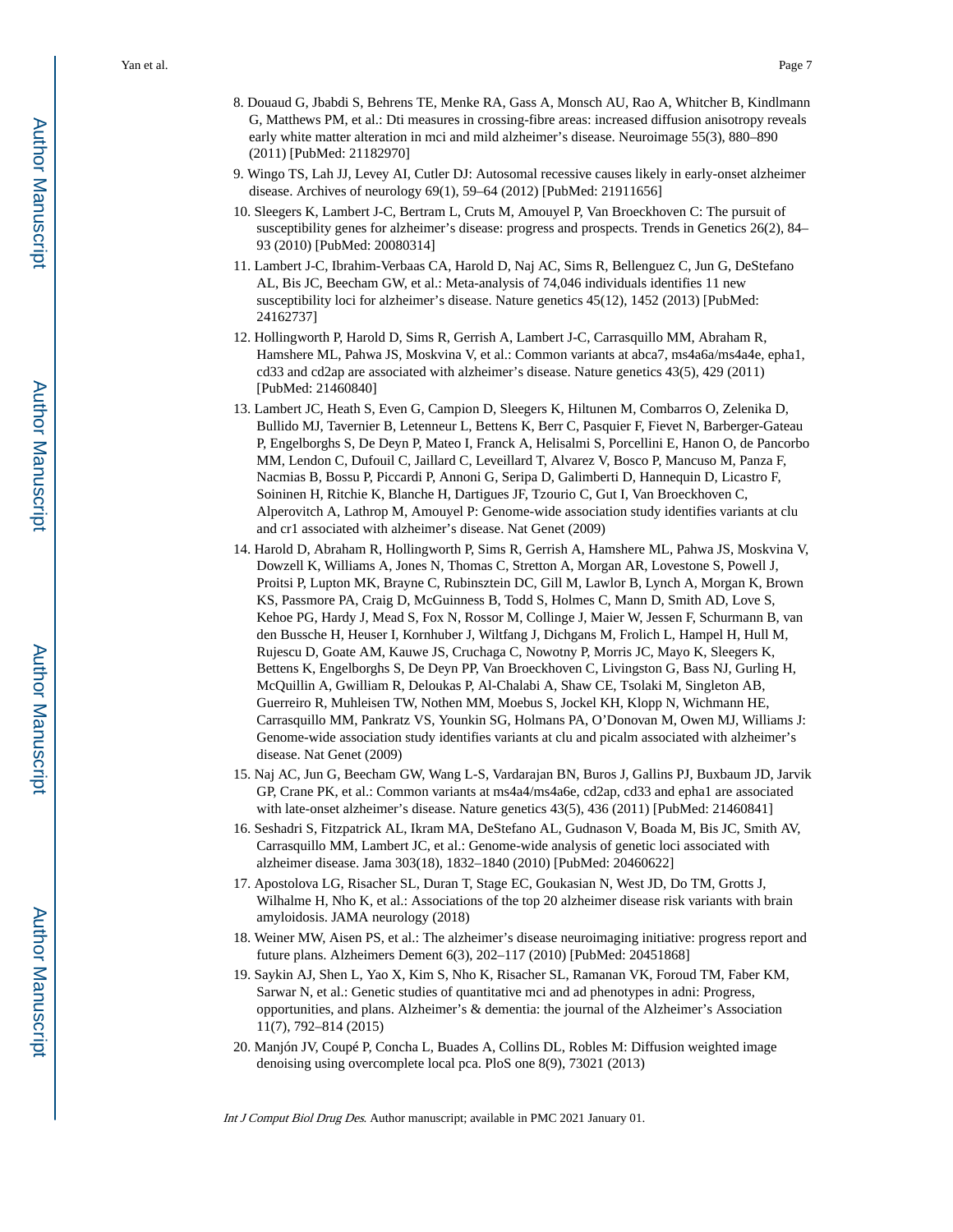- 21. Cook P, Bai Y, Nedjati-Gilani S, Seunarine K, Hall M, Parker G, Alexander D: Camino: opensource diffusion-mri reconstruction and processing In: 14th Scientific Meeting of the International Society for Magnetic Resonance in Medicine, vol. 2759 (2006). Seattle WA, USA
- 22. Jenkinson M, Beckmann CF, Behrens TE, Woolrich MW, Smith SM: Fsl. Neuroimage 62(2), 782– 790 (2012) [PubMed: 21979382]
- 23. Shen X, Tokoglu F, Papademetris X, Constable RT: Groupwise whole-brain parcellation from resting-state fmri data for network node identification. Neuroimage 82, 403–415 (2013) [PubMed: 23747961]
- 24. Nho K, Corneveaux J, Kim S, Lin H, Risacher S, Shen L, Swaminathan S, Ramanan V, Liu Y, Foroud T, et al.: Whole-exome sequencing and imaging genetics identify functional variants for rate of change in hippocampal volume in mild cognitive impairment. Molecular psychiatry 18(7), 781 (2013) [PubMed: 23608917]
- 25. Nho K, Kim S, Risacher SL, Shen L, Corneveaux JJ, Swaminathan S, Lin H, Ramanan VK, Liu Y, Foroud TM, et al.: Protective variant for hippocampal atrophy identified by whole exome sequencing. Annals of neurology 77(3), 547–552 (2015) [PubMed: 25559091]
- 26. Koo TK, Li MY: A guideline of selecting and reporting intraclass correlation coefficients for reliability research. Journal of chiropractic medicine 15(2), 155–163 (2016) [PubMed: 27330520]
- 27. Amico E, Marinazzo D, Di Perri C, Heine L, Annen J, Martial C, Dzemidzic M, Kirsch M, Bonhomme V, Laureys S, et al.: Mapping the functional connectome traits of levels of consciousness. NeuroImage 148, 201–211 (2017) [PubMed: 28093358]
- 28. Stage E, Duran T, Risacher SL, Goukasian N, Do TM, West JD, Wilhalme H, Nho K, Phillips M, Elashoff D, et al.: The effect of the top 20 alzheimer disease risk genes on gray-matter density and fdg pet brain metabolism. Alzheimer's & Dementia: Diagnosis, Assessment & Disease Monitoring 5, 53–66 (2016)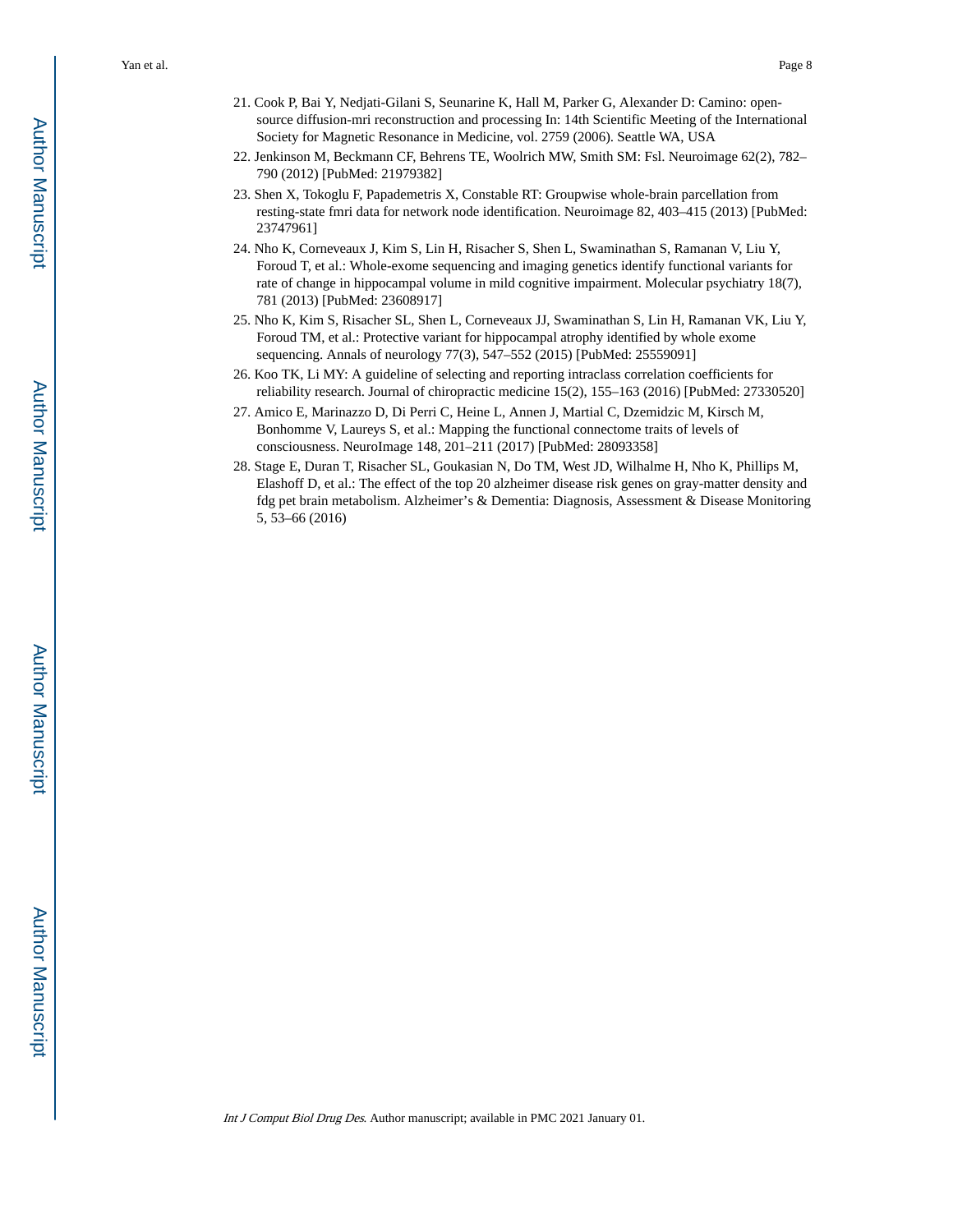

**Figure 1. ICC distribution for all measures** (a) Fiber anisotropy, (b) Length of fibers, (c) Fiber density.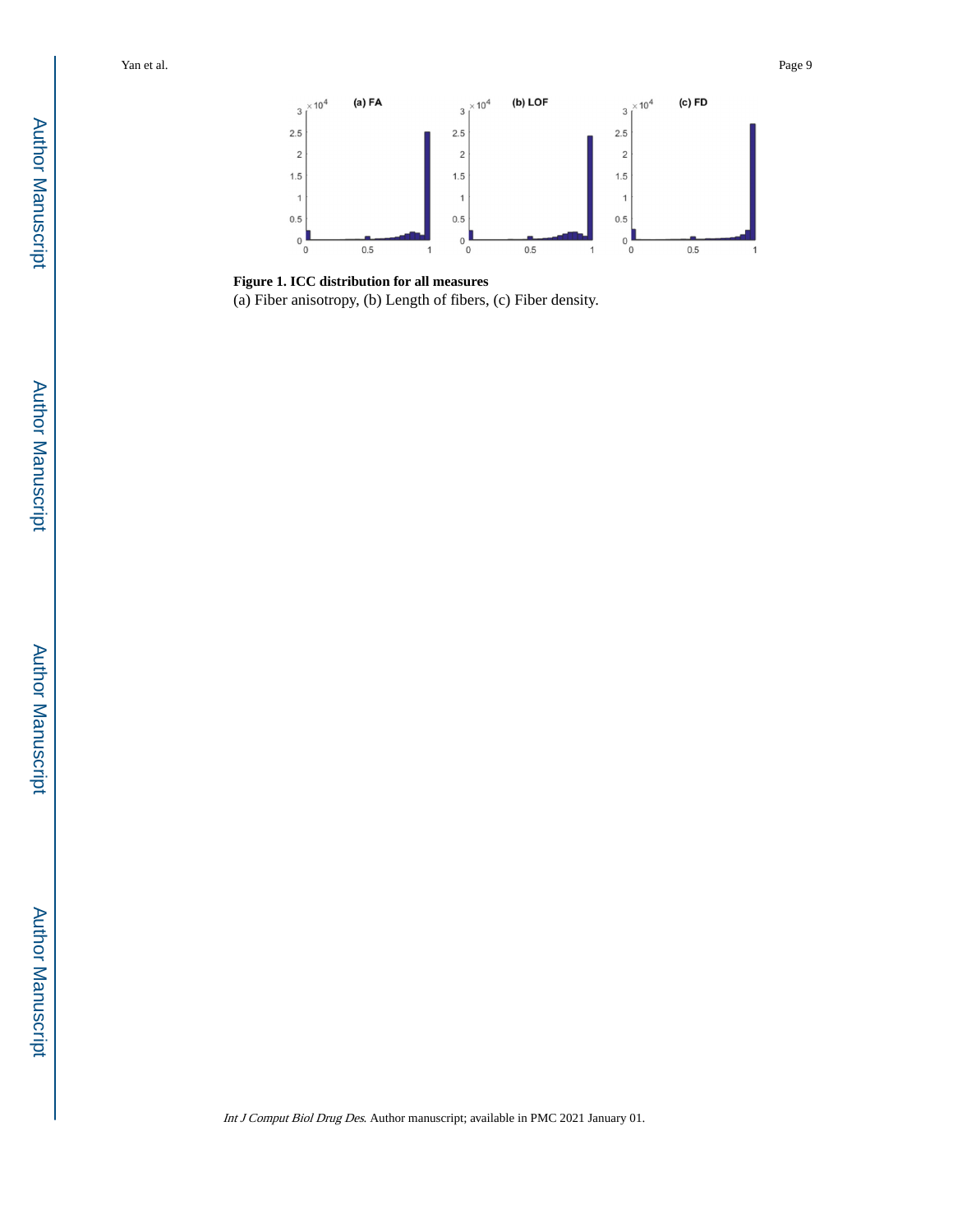

#### **Figure 2. Heatmap of all SNP-connectivity associations and brain map of selected connectivities**  with uncorrected p 5e-6.

(a) Brain map of Yeo parcellation with 7 groups in MNI 152 space. (b) Top panel: Heatmap showing the association of rs10498633 in SLC24A4 with three different types of connectivity measures. Rows and columns are reordered to form 7 groups corresponding to Yeo parcellation. Top and side colorbasr indicate the corresponding Yeo parcellation of each ROI. The last two groups, subcortical (SUBC) and Cerebellum (CER), are added to complement the Yeo atlas. (c) Brain map of the association between rs17125944 and FA measures. (d) Brain map of the association between rs7274581 and LOF measures. (e) Brain map of the association between rs429358 and FD measures. All the links in the brain connectivity map share the same colormap with the dots in the heatmap. Yeo parcellation in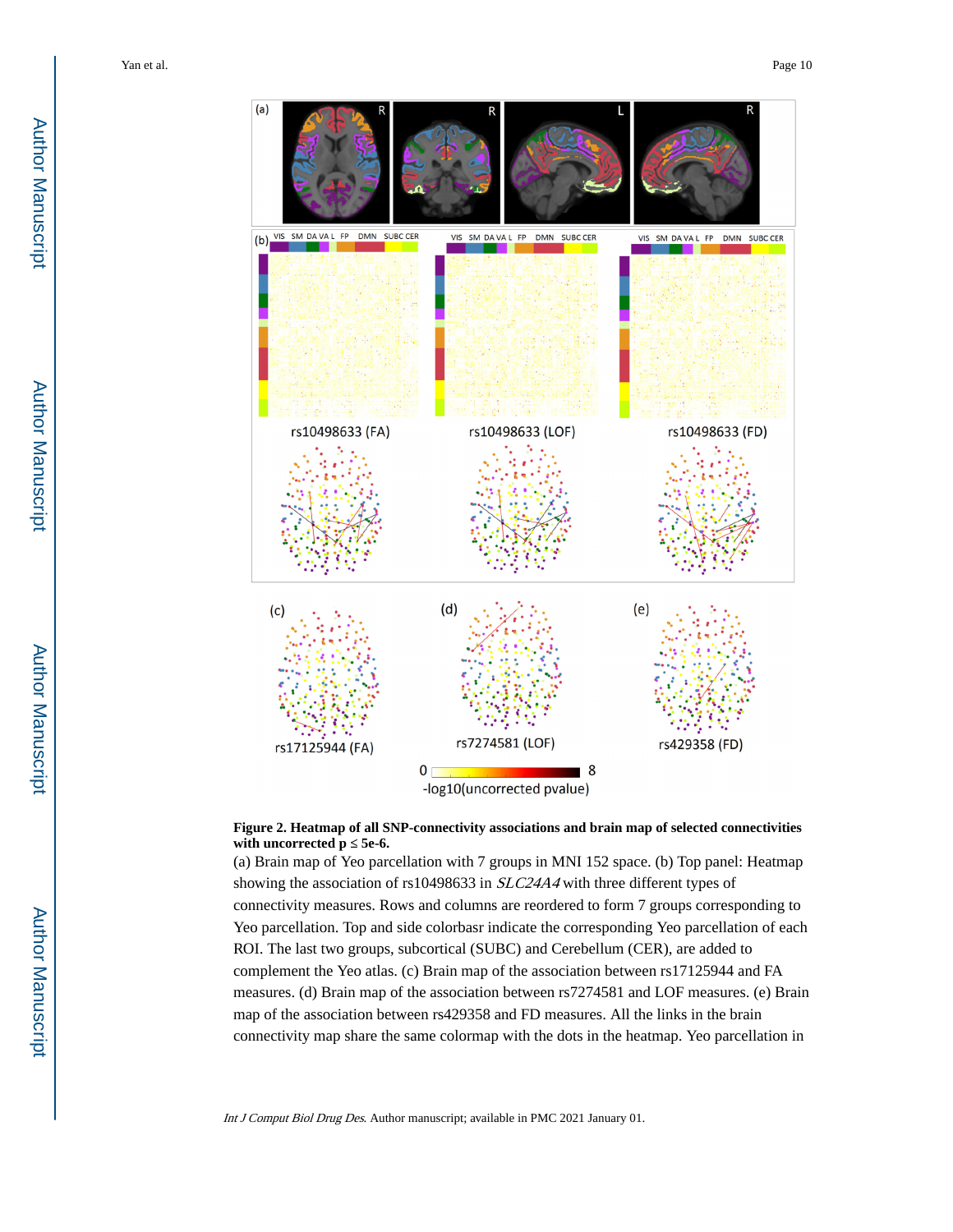(a), top and side colorbars in (b), and all the nodes in the brain connectivity map share the same color scheme.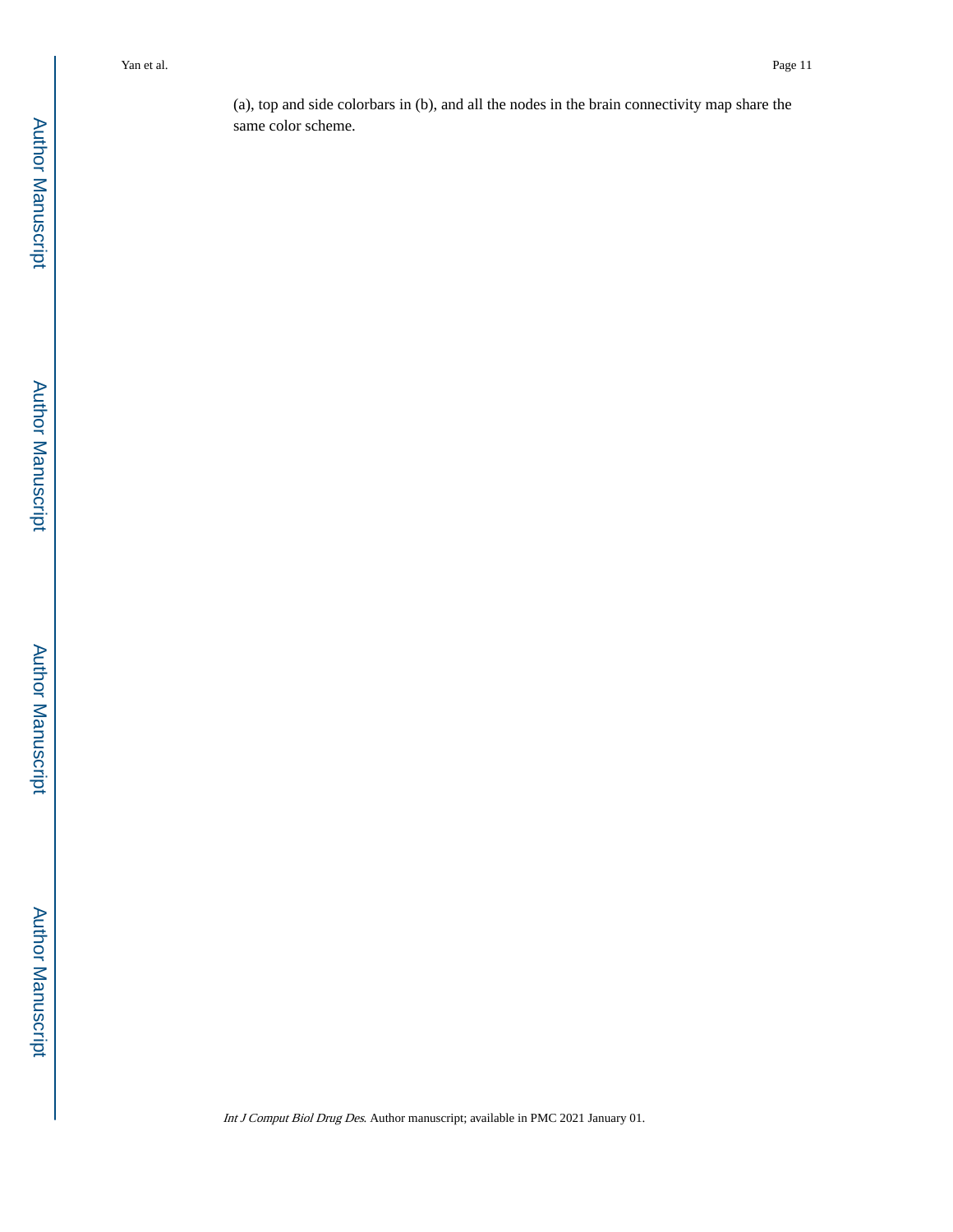### **Table 1**

34 AD risk loci included in the brain-wide connectomics genetics association.

| <b>SNP</b> | Gene         | <b>MAF</b> | <b>SNP</b> | Gene                | <b>MAF</b> |
|------------|--------------|------------|------------|---------------------|------------|
| rs3752246  | ABCA7        | 0.17       | rs6701713  | CR1                 | 0.25       |
| rs3764650  | ABCA7        | 0.2        | rs11767557 | EPHA <sub>1</sub>   | 0.2        |
| rs4147929  | ABCA7        | 0.18       | rs11771145 | EPHA <sub>1</sub>   | 0.43       |
| rs6733839  | <b>BIN1</b>  | 0.39       | rs17125944 | FERMT <sub>2</sub>  | 0.11       |
| rs744373   | <b>BIN1</b>  | 0.36       | rs35349669 | <b>INPP5D</b>       | 0.21       |
| rs7561528  | <b>BIN1</b>  | 0.2        | rs190982   | MEF <sub>2C</sub>   | 0.22       |
| rs7274581  | CASS4        | 0.09       | rs610932   | MS4A6A              | 0.45       |
| rs9349407  | CD2AP        | 0.19       | rs983392   | MS4A6A              | 0.23       |
| rs10948363 | CD2AP        | 0.19       | rs2718058  | NME8                | 0.34       |
| rs3865444  | CD33         | 0.21       | rs3851179  | <b>PICALM</b>       | 0.31       |
| rs10838725 | <b>CELFI</b> | 0.26       | rs10792832 | <b>PICALM</b>       | 0.31       |
| rs11136000 | CLU          | 0.38       | rs561655   | <b>PICALM</b>       | 0.34       |
| rs1532278  | CLU          | 0.26       | rs28834970 | PTK2B               | 0.32       |
| rs9331896  | CLU          | 0.38       | rs10498633 | <i>SLC24A4/RIN3</i> | 0.15       |
| rs12034383 | CR1          | 0.41       | rs1131497  | SORL1               | 0.37       |
| rs3818361  | CR1          | 0.25       | rs1476679  | ZCWPW1              | 0.21       |
| rs6656401  | CR1          | 0.07       | rs429358   | <b>APOE</b>         | 0.15       |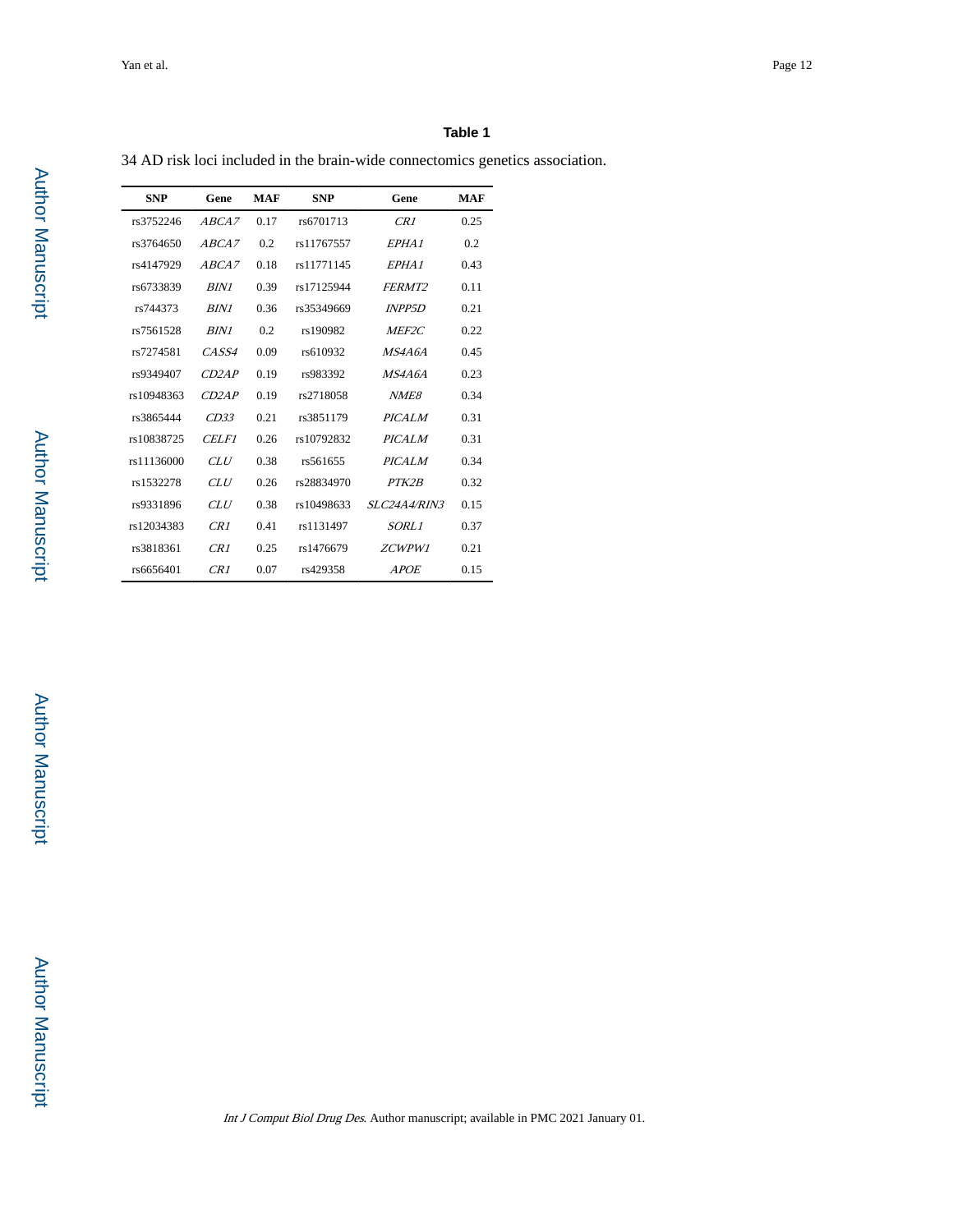# **Table 2**

Demographic information of all participants.

|                     | HС         | <b>SMC</b>      | <b>EMCI</b> | LMCI            | AD         |
|---------------------|------------|-----------------|-------------|-----------------|------------|
| Number              | 34         | 26              | 59          | 23              | 36         |
| Gender(M/F)         | 19/15      | 18/8            | 34/25       | 16/7            | 22/14      |
| $Age(Mean \pm std)$ | 72.97±5.94 | $73.5 \pm 5.22$ | 72.9±7.59   | $71.39 \pm 8.1$ | 75.06±8.94 |